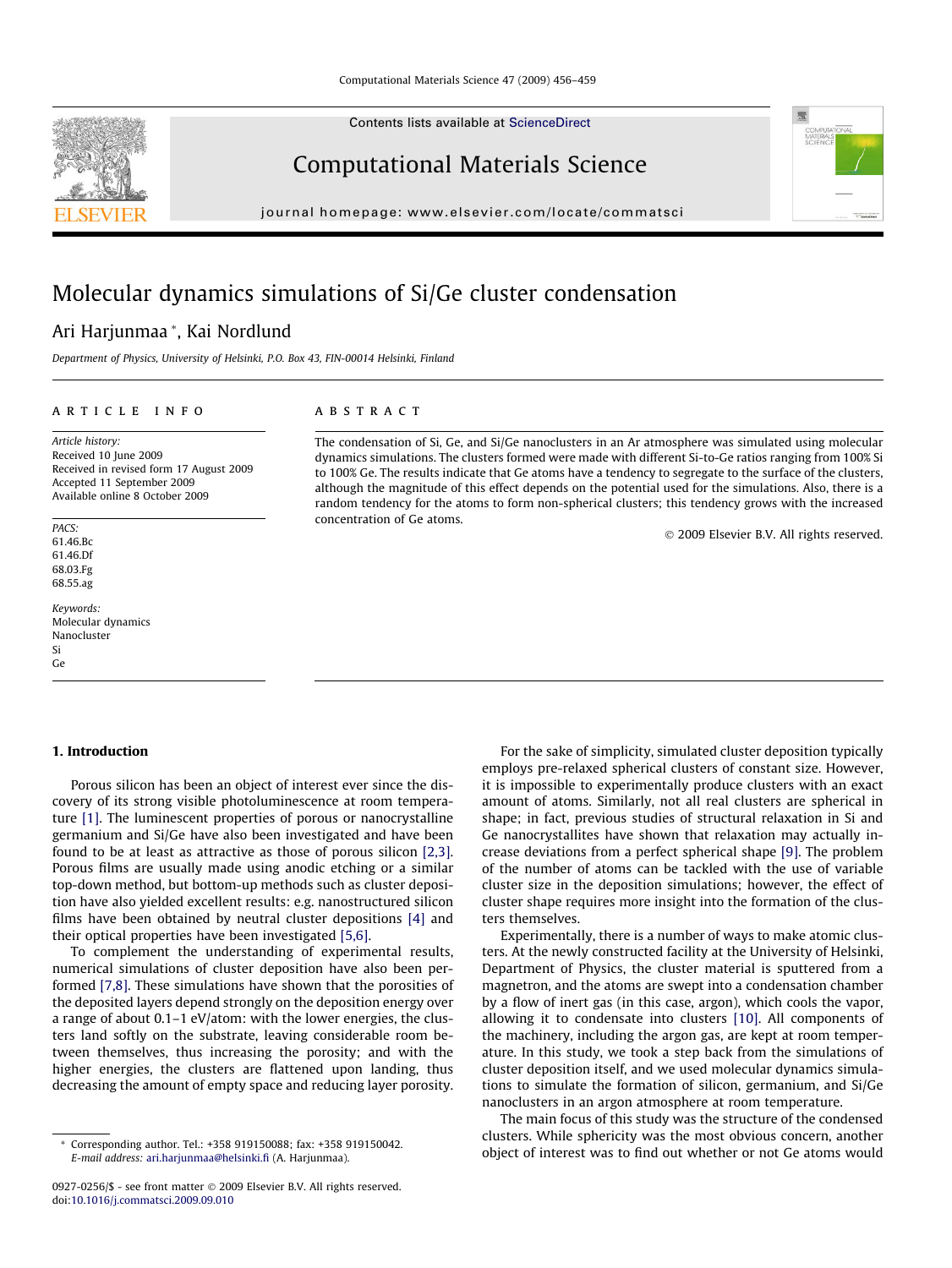segregate to the surface of the condensed clusters; this characteristic of SiGe clusters was discovered earlier in our group [\[11\]](#page-3-0). The importance of the relative spatial distribution of Ge atoms within SiGe nanocrystals has been investigated and found to affect the optical and electronic properties of the structures [\[12\].](#page-3-0) Thus, understanding the formation process of the clusters is an important factor when considering their potential applications.

### 2. Method

The condensation of Si, Ge, and Si/Ge clusters in Ar was investigated through the use of classical molecular dynamics simulations [\[13\].](#page-3-0) To check whether the results were potential-independent, the atomic interactions were realized using both the Stillinger–Weber [\[14,15\]](#page-3-0) and the Tersoff [\[16\]](#page-3-0) potentials for Si and Ge. Repulsive potentials, as developed by Ziegler et al. [\[17\]](#page-3-0), were used for interactions between the semiconductor and Ar atoms, while Ar–Ar forces were modeled by the Lennard-Jones potential [\[18\]](#page-3-0).

Cells with a random distribution of 2036 atoms consisting of 50% Ar and 50% Si and/or Ge were constructed for the simulations. There were a total of 11 cells, with a  $\text{Si}_{\text{x}}\text{Ge}_{1-\text{x}}$  ratio ranging from  $x = 0.0$  to 1.0 at intervals of 0.1. The cells were run at a constant temperature of 300 K for 50 ns; temperature was controlled using the Berendsen temperature control algorithm [\[19\]](#page-3-0) with a time constant of 500 fs. For an increased amount of statistics, each run was performed with four different seed numbers for both of the potentials used.

The simulation temperature (300 K) corresponds to the room temperature experiments performed at the University of Helsinki. However, the simulation time scale is too small to yield results directly comparable to experimental clusters; clusters may stabilize into new forms over macroscopic time scales, which cannot be studied using molecular dynamics. Atom mobility may be enhanced by raising the temperature, although the effects of this do not directly correspond to those of a greater time scale. For comparison, one set of simulations was run at 600 K using the Tersoff potential.

#### 3. Results and discussion

Although a perfect sphere represents the most energy-efficient arrangement for cluster atoms, not all simulated clusters were able to reach this form. To devise a method for analyzing this effect, the clusters were ranked according to their sphericity S, which we define as  $S = V_c/V_{max}$ , where

$$
V_c = \sum_i \frac{N_i}{\rho_i} \tag{1}
$$

is the total volume taken up by a cluster having  $N$  atoms of elements *i* with densities of  $\rho_i$ , and

$$
V_{\text{max}} = \frac{4}{3} \pi r_{\text{max}}^3 \tag{2}
$$

is the volume encompassed by a hypothetical spherical cluster with the same radius as the maximum atom distance  $r_{max}$  from the center of mass of the actual cluster. This differs from Wadell's original definition, which introduced sphericity as the ratio of the surface area of a sphere to the surface area of a particle having the same volume as the sphere in question [\[20\];](#page-3-0) this definition was not used due to the difficulties in determining the surface area of a discrete system such as an atomic cluster. For reference, our definition gives a sphericity of 0.4 for a perfect cube, while Wadell's definition gives 0.8.

As can be seen from Fig. 1, the sphericity of the simulated clusters tends to decrease as the amount of Ge in the cluster increases. This is due to the slower mobility of Ge atoms as compared to Si



Fig. 1. Average sphericity of simulated clusters as a function of Ge atom percentage within the cluster. Grey dots indicate runs that used the Stillinger–Weber potential and black dots runs that used the Tersoff potential. The lines are linear fits to the data of the corresponding color.

atoms. What is also apparent is that on average, the Stillinger–Weber potential seems to produce clusters with a higher sphericity than the Tersoff potential. Two examples of clusters and their corresponding sphericities are shown in [Fig. 2](#page-2-0).

To investigate the spatial distribution of the Si and Ge atoms, their average distance from the center of mass of the clusters was calculated. Naturally, the lower the sphericity, the higher the average atom distance becomes — to clean up the data, only clusters with a sphericity of 0.5 or above were considered in the analysis. The remaining results for all runs were averaged, and are shown in [Fig. 3.](#page-2-0)

In the case of the Stillinger–Weber potential, the surface segregation of Ge clusters is clearly visible: at low Ge concentrations, average Ge distances are much higher than average Si distances, which fall below the value for a perfect Si cluster. As the proportional amount of Ge atoms increases, the average atom distances decrease, approaching the value for a perfect cluster. In the case of the Tersoff potential, this effect is also apparent, but at a clearly smaller scale.

Another difference in the results between the two potentials is the distribution of the structure parameter  $P_{st}$  in the condensed clusters. The structure parameter is defined for each atom  $i$  as

$$
P_{st}(i) = \frac{1}{p_u(i)} \left( \sum_j (\theta_i(j) - \theta_i^p(j))^2 \right)^{1/2}
$$
  

$$
p_u(i) = \left( \sum_j (\theta_i^u(j) - \theta_i^p(j))^2 \right)^{1/2}
$$
 (3)

where  $\theta_i(j)$  is a list of the  $n_{nb}(n_{nb} - 1)/2$  angles formed between atom *i* and its  $n_{nb}$  nearest neighbors. The number  $n_{nb}$  is determined from the ideal crystal structure, and is 4 for the diamond structure (both Si and Ge).  $\theta_i^p(j)$  is the distribution of angles in a perfect lattice and  $\theta_i^u(j) = j\pi/n_{nb}(n_{nb} - 1)/2$  the uniform angular distribution [\[21\].](#page-3-0)

The structure parameter can be used to determine how well the atoms in a cluster have settled into a lattice formation according to their relative angles; for reference,  $P_{st} = 0$  for all atoms of a perfect crystal lattice. The distributions shown in [Fig. 4](#page-2-0) indicate that for the Tersoff potential, the condensed clusters are primarily crystalline, since the centroid of the distribution peak of the structure parameter is below 0.2; but there is a number of values above 0.2, implying that the clusters consist of many nanocrystalline regions instead of a single crystal lattice. With the Stillinger–Weber potential, however, the peaks are not as well defined with clusters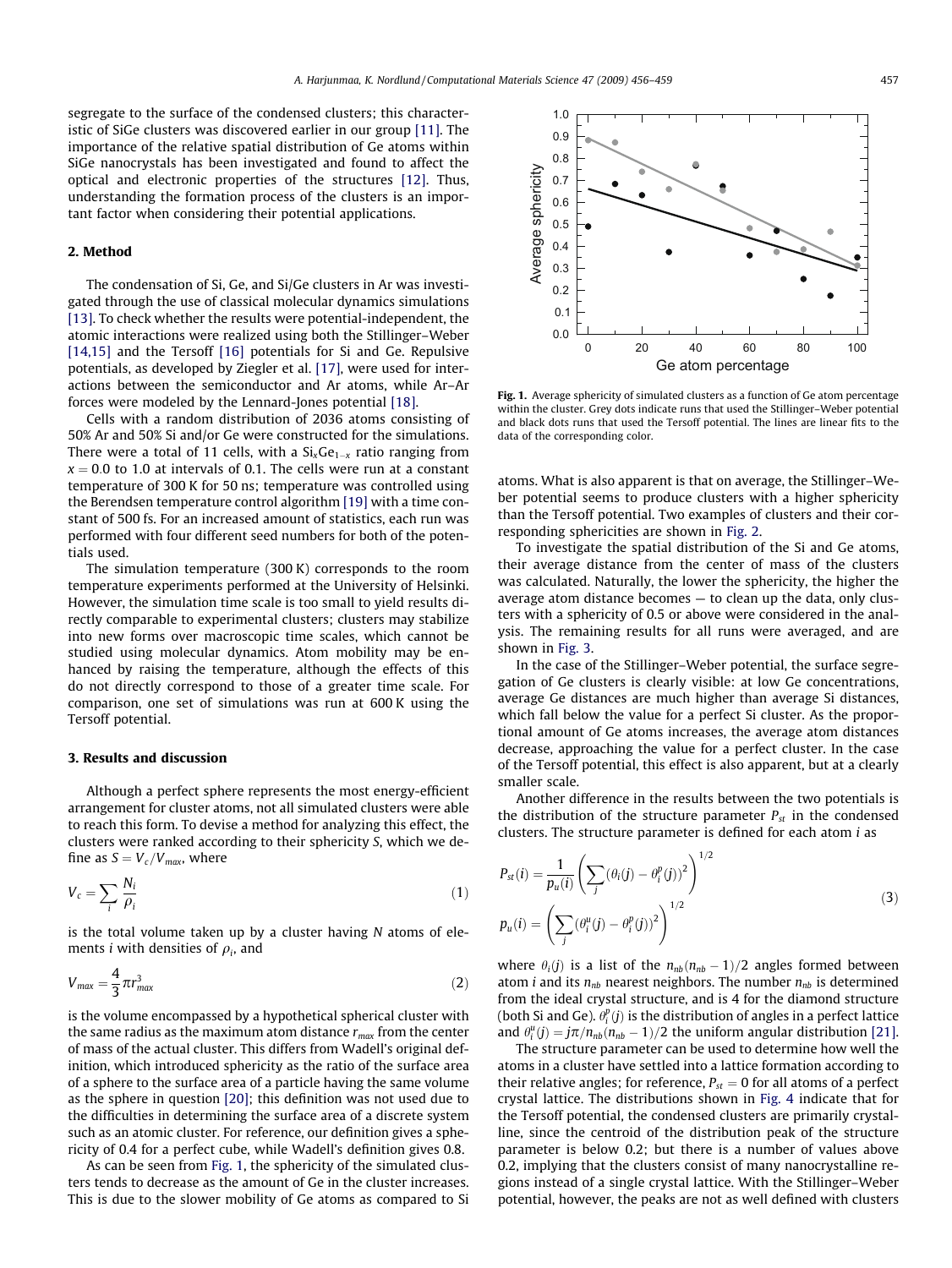<span id="page-2-0"></span>

**Fig. 2.** Clusters of Si<sub>x</sub>Ge<sub>1-x</sub> with  $x = 0.8$  (left) and  $x = 0.2$  (right) condensed using the Stillinger–Weber potential. The sphericities are 0.92 and 0.14, respectively.



Fig. 3. Average distances of Si (grey) and Ge (black) atoms from the center of mass of the cluster using the Stillinger-Weber (left) and the Tersoff (right) potentials. The empty circles denote average distances of both Si and Ge atoms combined; the horizontal dotted lines represent the average atom distances for perfect clusters of Si (lower line) and Ge (higher line); the curved dotted line represents the average distance of Ge atoms as a function of percentage in a perfect cluster where the Ge atom distribution starts at the surface of the cluster. The results for 80% and 90% Ge for the Tersoff potential are missing because none of the clusters attained a sphericity above 0.5.



Fig. 4. Distribution of the structure parameter  $P_{st}$  in the condensed cluster using the Stillinger-Weber (left) and the Tersoff (right) potentials. The darker the line, the higher the Ge concentration. Only clusters with sphericities above 0.5 were used.

of low Ge concentration, implying that the atoms in clusters consisting primarily of Si have not settled into nanocrystalline regions to as great an extent as with the Tersoff potential. A higher temperature might have caused some annealing to happen, but the simulations run at 600 K did not yield any better results in this respect.

# 4. Conclusions

Spherical or near-spherical clusters were not obtained in all of the simulations. From these simulations alone, it is impossible to say whether this is an effect of short simulation time, or whether